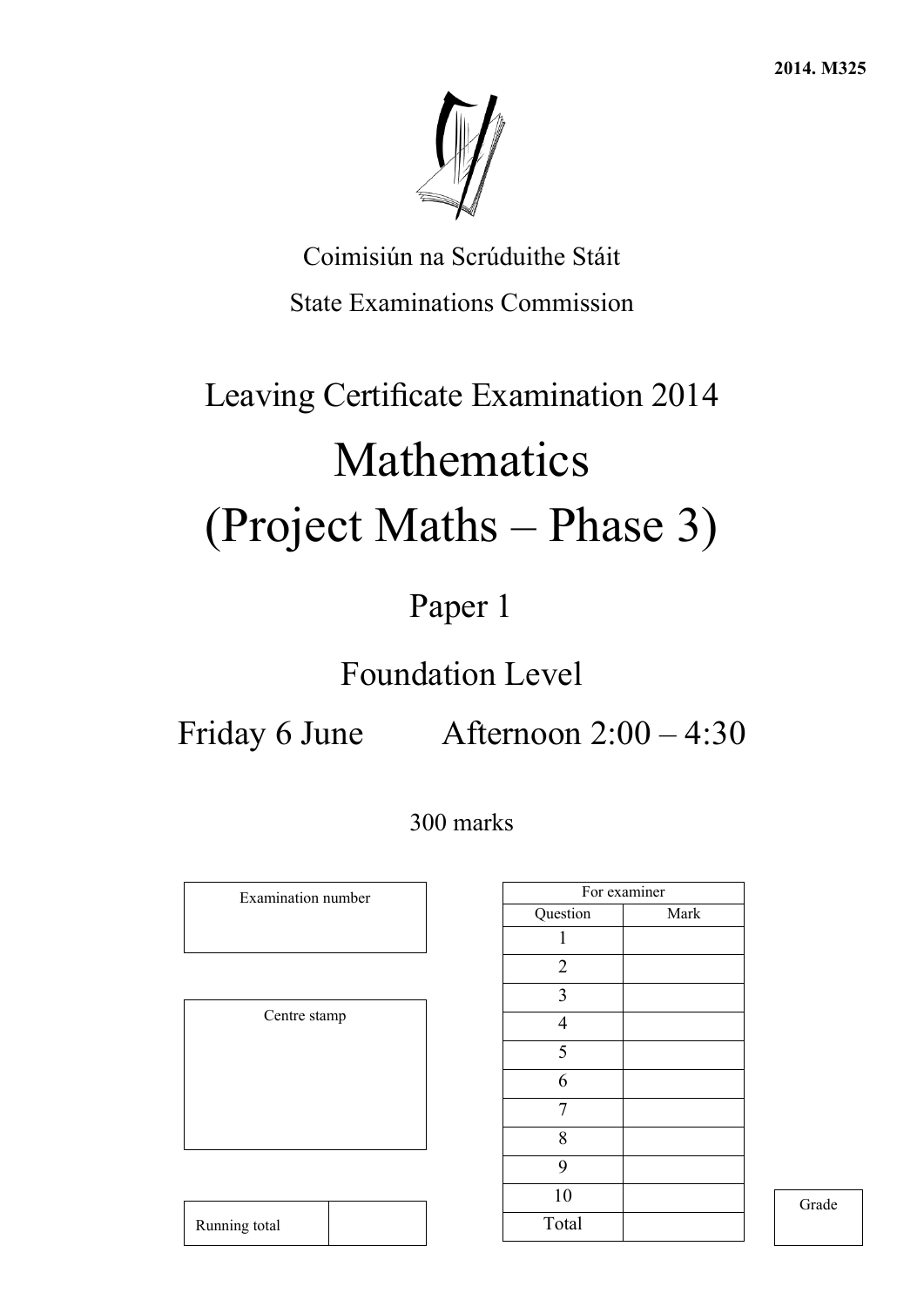### **Instructions**

There are **two** sections in this examination paper.

| Section A        | Concepts and Skills       | 200 marks | 8 questions |
|------------------|---------------------------|-----------|-------------|
| <b>Section B</b> | Contexts and Applications | 100 marks | 2 questions |

Answer all ten questions.

Write your answers in the spaces provided in this booklet. You may lose marks if you do not do so. There is space for extra work at the back of the booklet. You may also ask the superintendent for more paper. Label any extra work clearly with the question number and part.

The superintendent will give you a copy of the *Formulae and Tables* booklet. You must return it at the end of the examination. You are not allowed to bring your own copy into the examination.

You will lose marks if all necessary work is not clearly shown.

Answers should include the appropriate units of measurement, where relevant.

Answers should be given in simplest form, where relevant.

Write the make and model of your calculator(s) here: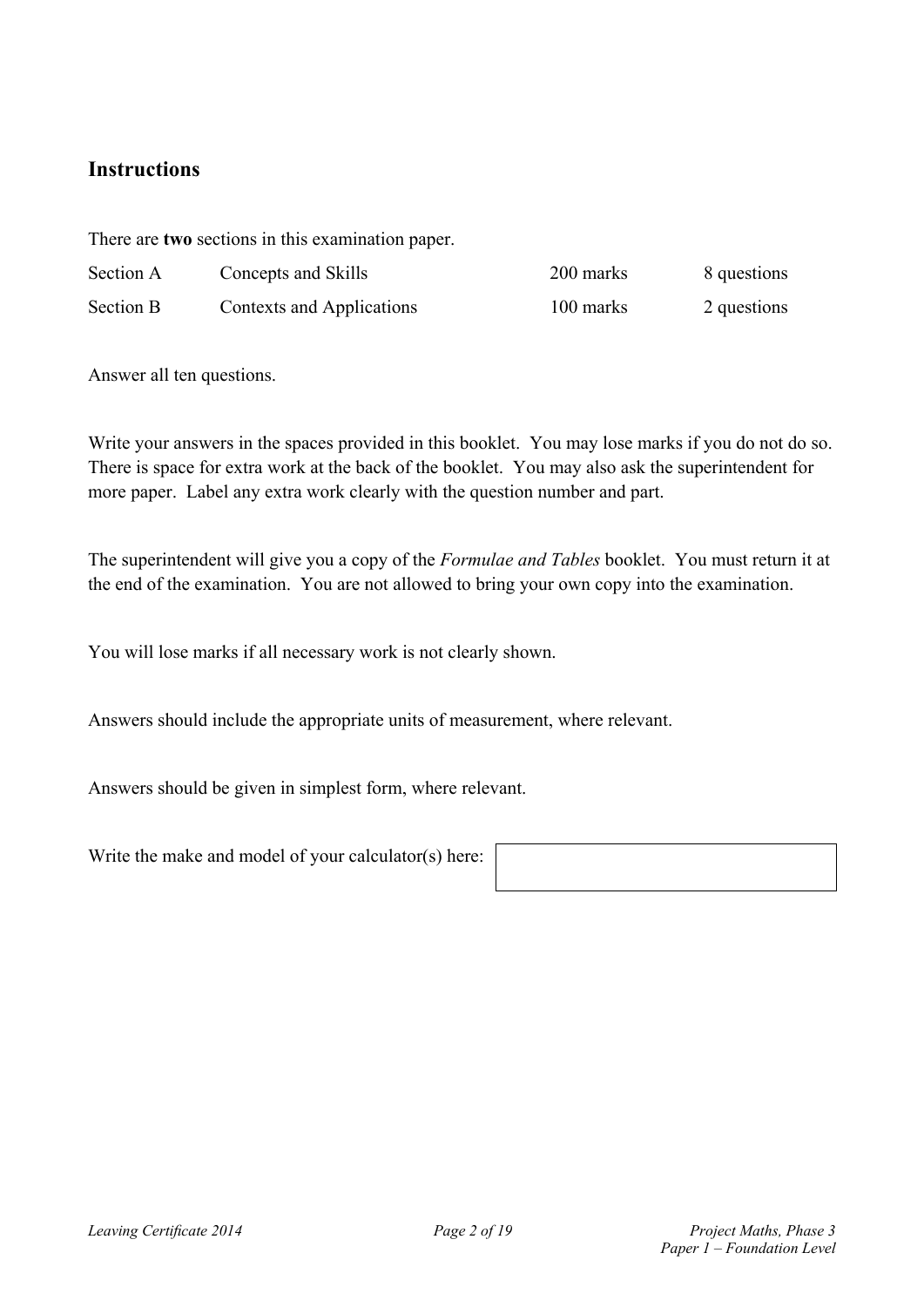Answer **all eight** questions from this section.

#### **Question 1 (25 marks)**

- **(a)** Use your calculator to answer the following.
	- (i) Find  $\sqrt{3 \times 10^5}$ , correct to the nearest whole number.
- (ii) Find  $\frac{\pi}{12}$ , correct to one decimal place.

| (iii) Find 8% of 910, correct to the nearest whole number. |  |  |  |  |  |  |  |  |  |  |  |  |  |  |
|------------------------------------------------------------|--|--|--|--|--|--|--|--|--|--|--|--|--|--|
|                                                            |  |  |  |  |  |  |  |  |  |  |  |  |  |  |
|                                                            |  |  |  |  |  |  |  |  |  |  |  |  |  |  |
|                                                            |  |  |  |  |  |  |  |  |  |  |  |  |  |  |
|                                                            |  |  |  |  |  |  |  |  |  |  |  |  |  |  |
|                                                            |  |  |  |  |  |  |  |  |  |  |  |  |  |  |
|                                                            |  |  |  |  |  |  |  |  |  |  |  |  |  |  |
|                                                            |  |  |  |  |  |  |  |  |  |  |  |  |  |  |
|                                                            |  |  |  |  |  |  |  |  |  |  |  |  |  |  |
|                                                            |  |  |  |  |  |  |  |  |  |  |  |  |  |  |
|                                                            |  |  |  |  |  |  |  |  |  |  |  |  |  |  |

**(b)** The population of China is  $1.351 \times 10^9$  people. Write this as a whole number of people.

page running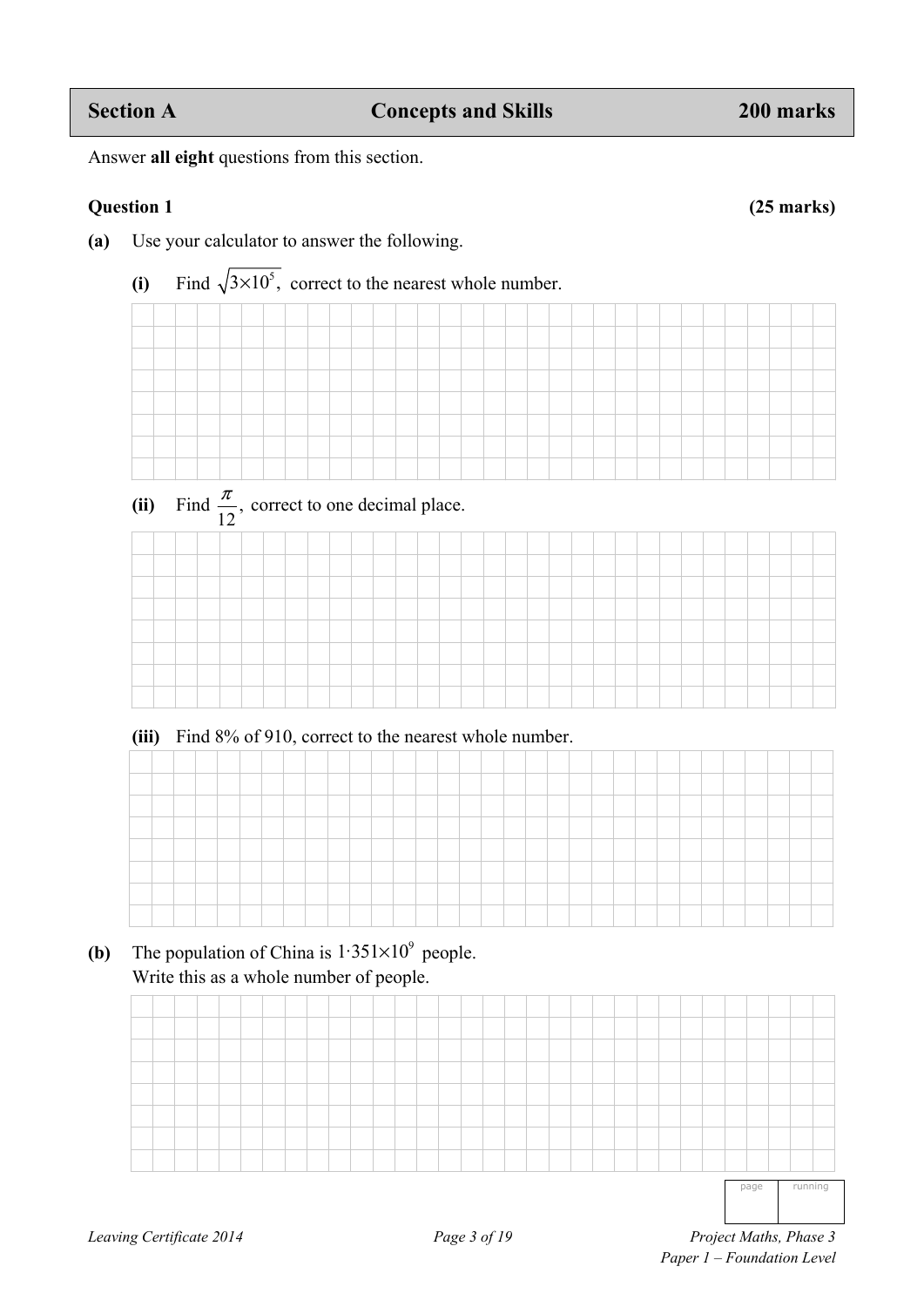### **Question 2 (25 marks)**

**(a) (i)** Write 125 as  $5^n$ , where  $n \in \mathbb{N}$ .  **(ii)** Find 1  $49^2$ .



**(b)** Simplify  $4\lambda^2$  $\frac{(a^4)^2}{a^5}$ . *a*

- **(c)** For each of the following sequences of numbers, use the pattern to continue the sequence for two more terms:
	- $(i)$  2, 6, 18, 54, \_\_\_\_\_\_\_, \_\_\_\_\_\_.



| (ii) | 1, 3, 6, 10, |
|------|--------------|
|      |              |

|  |  |  |  |  | the contract of the contract of |  |  |  | the contract of the contract of the contract of |  |  |  |  |  |  |  |
|--|--|--|--|--|---------------------------------|--|--|--|-------------------------------------------------|--|--|--|--|--|--|--|
|  |  |  |  |  |                                 |  |  |  | the contract of the contract of the contract of |  |  |  |  |  |  |  |
|  |  |  |  |  |                                 |  |  |  |                                                 |  |  |  |  |  |  |  |
|  |  |  |  |  |                                 |  |  |  |                                                 |  |  |  |  |  |  |  |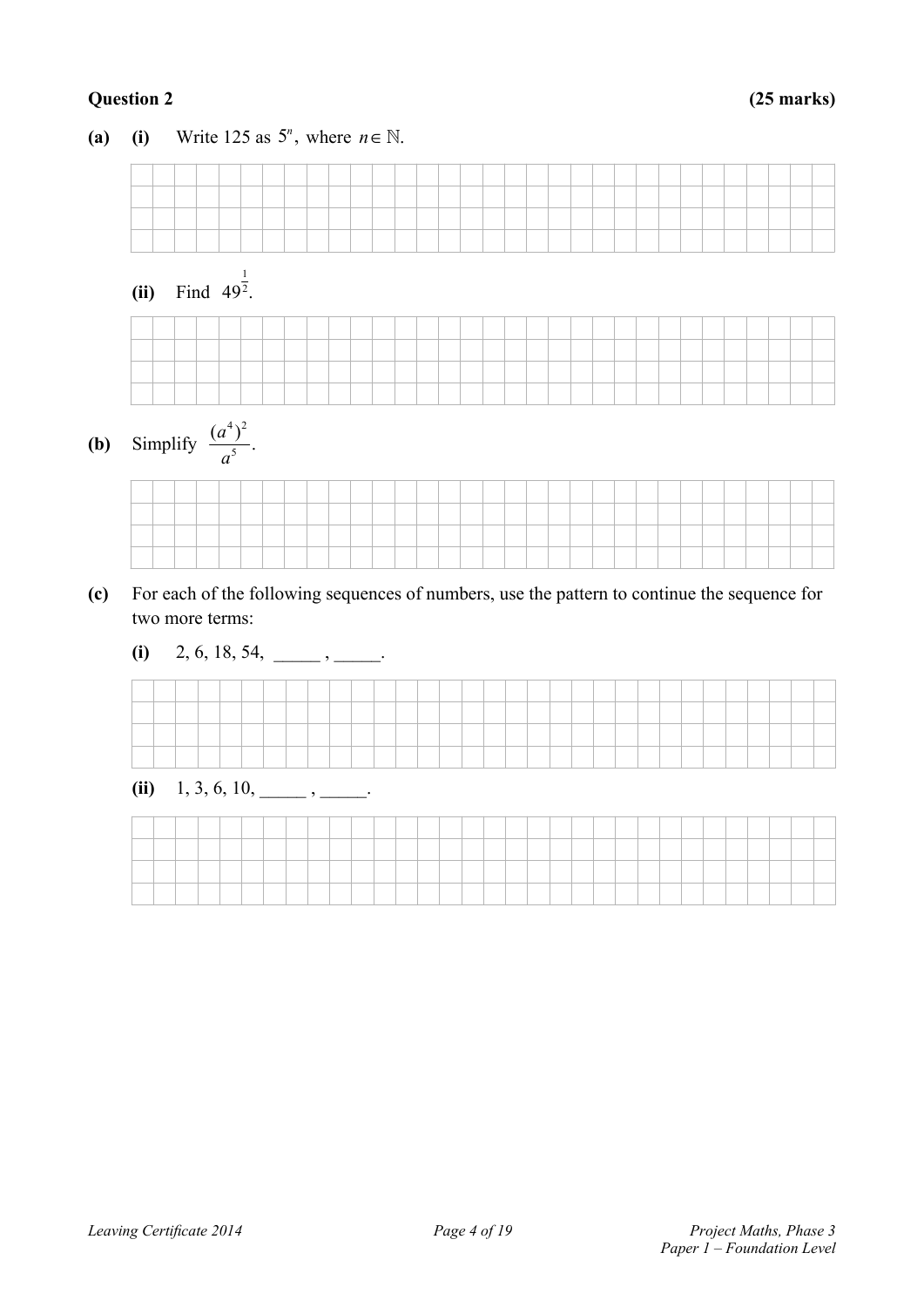**(a) (i)** Write each of the numbers below correct to the nearest whole number.



(ii) Use your values from above to estimate the value of  $\frac{1.8 \times 15.2}{4.9}$ . ⋅



(iii) Use your calculator to find the actual value of  $\frac{1 \cdot 8 \times 15 \cdot 2}{4 \cdot 9}$ . Give your answer correct to one decimal place.



**(b) (i)** Find the difference between the actual value and your estimated value in part **(a) (ii)**.

**(ii)** Find the percentage error in your estimate. Give your answer correct to one decimal place.

| ____ |  |  |  |  |  |  |  |  |  |  |  |  |  |  |  |  |
|------|--|--|--|--|--|--|--|--|--|--|--|--|--|--|--|--|
|      |  |  |  |  |  |  |  |  |  |  |  |  |  |  |  |  |
|      |  |  |  |  |  |  |  |  |  |  |  |  |  |  |  |  |
|      |  |  |  |  |  |  |  |  |  |  |  |  |  |  |  |  |

page running

*Leaving Certificate 2014 Page 5 of 19 Project Maths, Phase 3 Project Maths, Phase 3 Paper 1 – Foundation Level*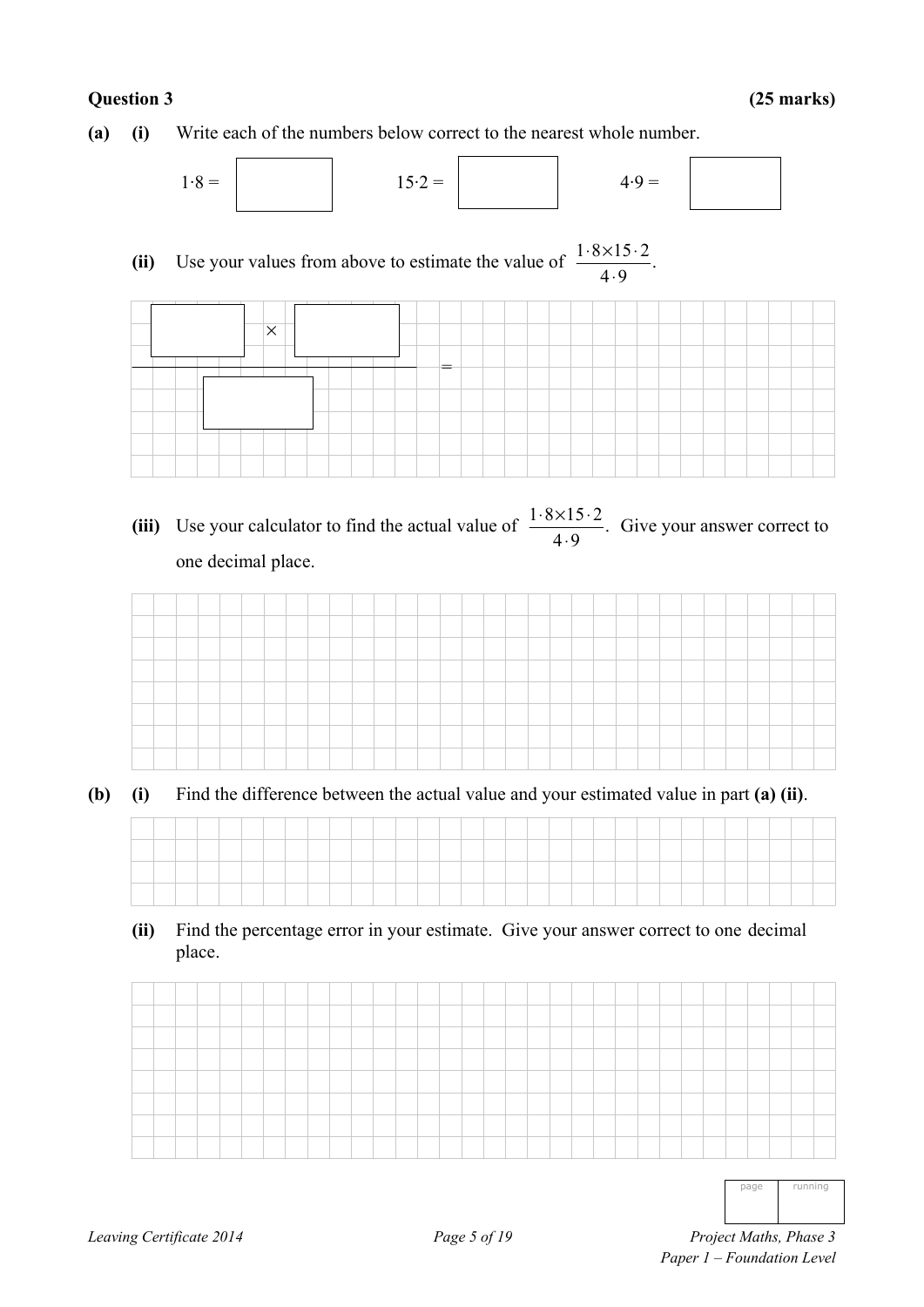#### **Question 4 (25 marks)**

**(a)** A surveyor needed to find the area of a small piece of land, bounded in part by two straight walls [AB] and [BC]. He divided [AB] into five equal parts. Each part is 3 m long. The distance to the boundary from each part is shown in the diagram below. Use the Trapezoidal Rule to find the approximate area of the piece of land. *C* 

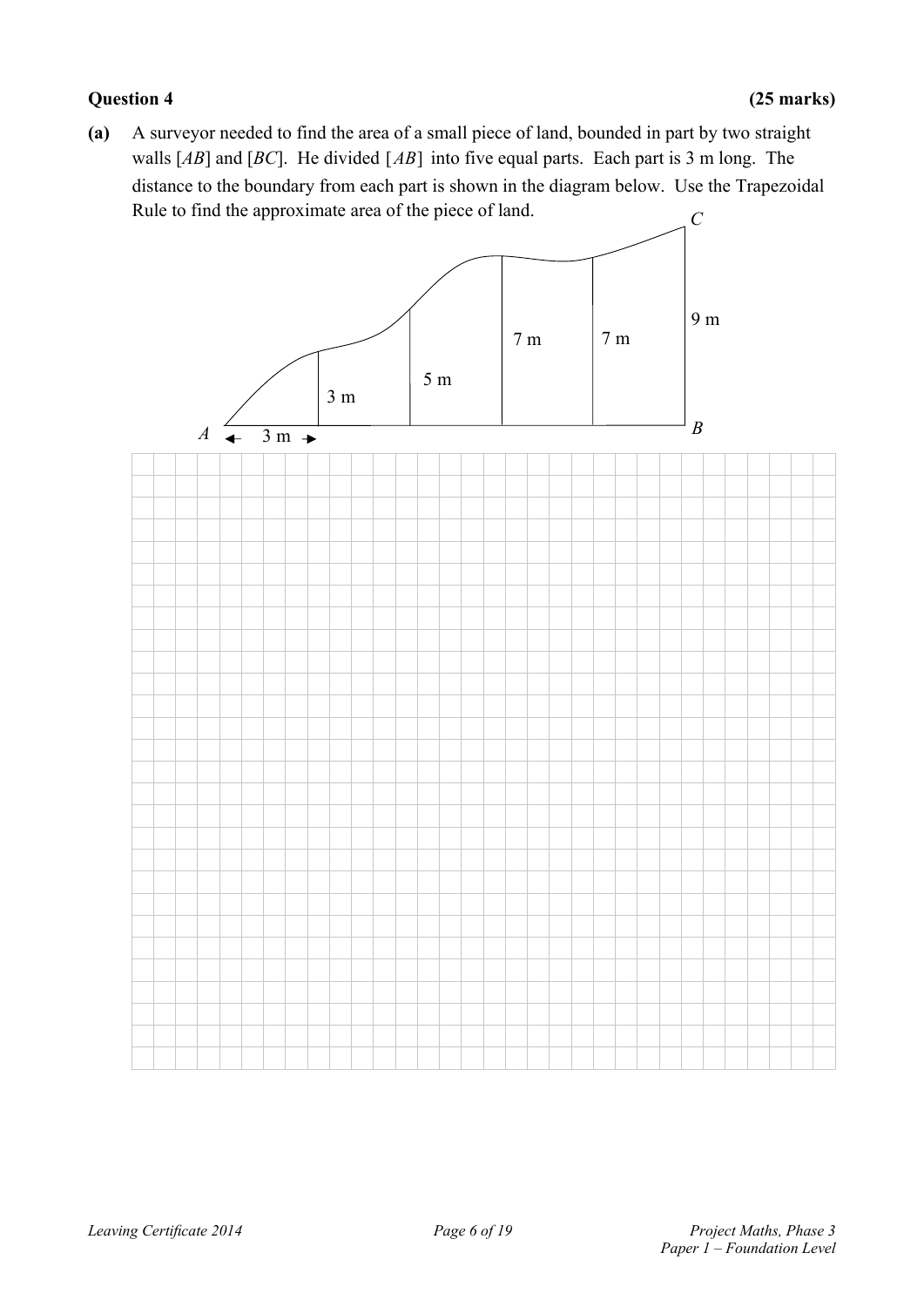**(b) (i)** The diagram below shows the end wall of a shed. Find the area of the end wall.



**(ii)** The diagram below shows the shed. Find the volume of the shed.

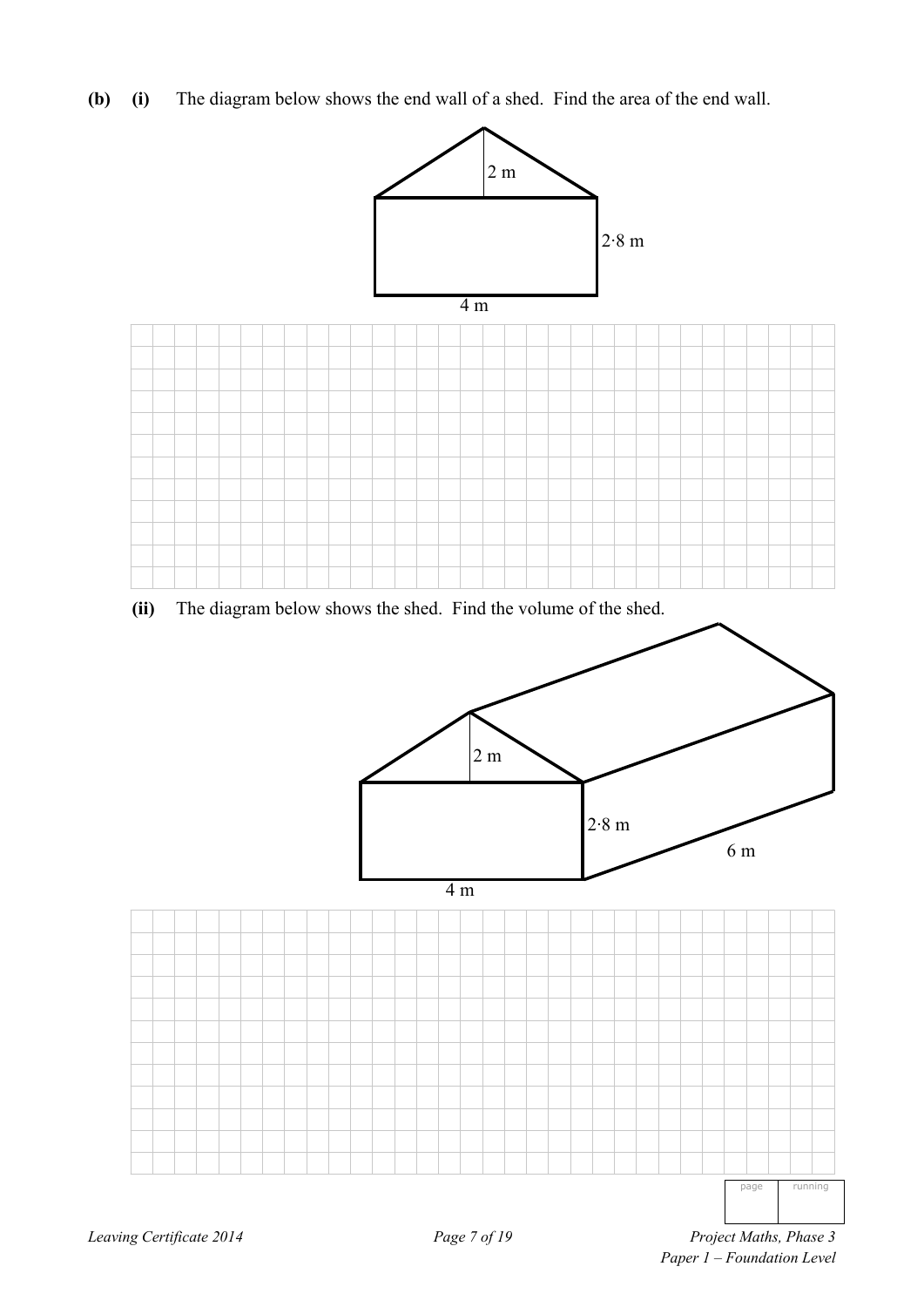**(a)** In the spaces provided, write down:



- **(b)** A tractor depreciates in value at a rate of 15% per year.
	- **(i)** Write 15% as a decimal.

**(ii)** The tractor was bought for  $\epsilon$ 100 000. Find its value at the end of three years.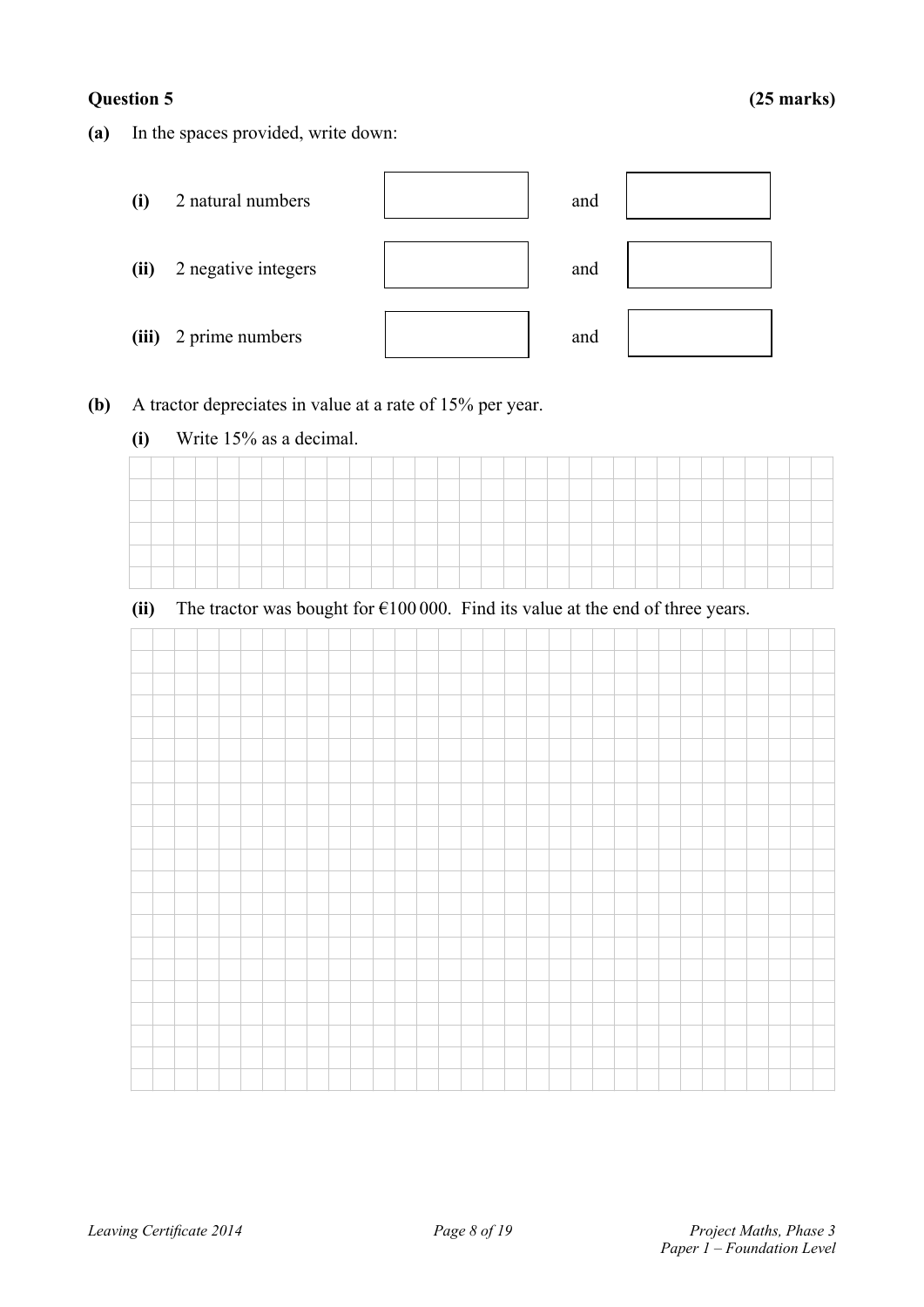### **Question 6 (25 marks)**

#### (a) Find the value of  $x^2 - 2x + 5$  when  $x = -3$ .

### **(b)** Simplify  $3(5a-1) - 4(a-2)$ .



(c) Solve the equation  $m^2 + 2m - 5 = 0$ . Give your answers correct to one decimal place.

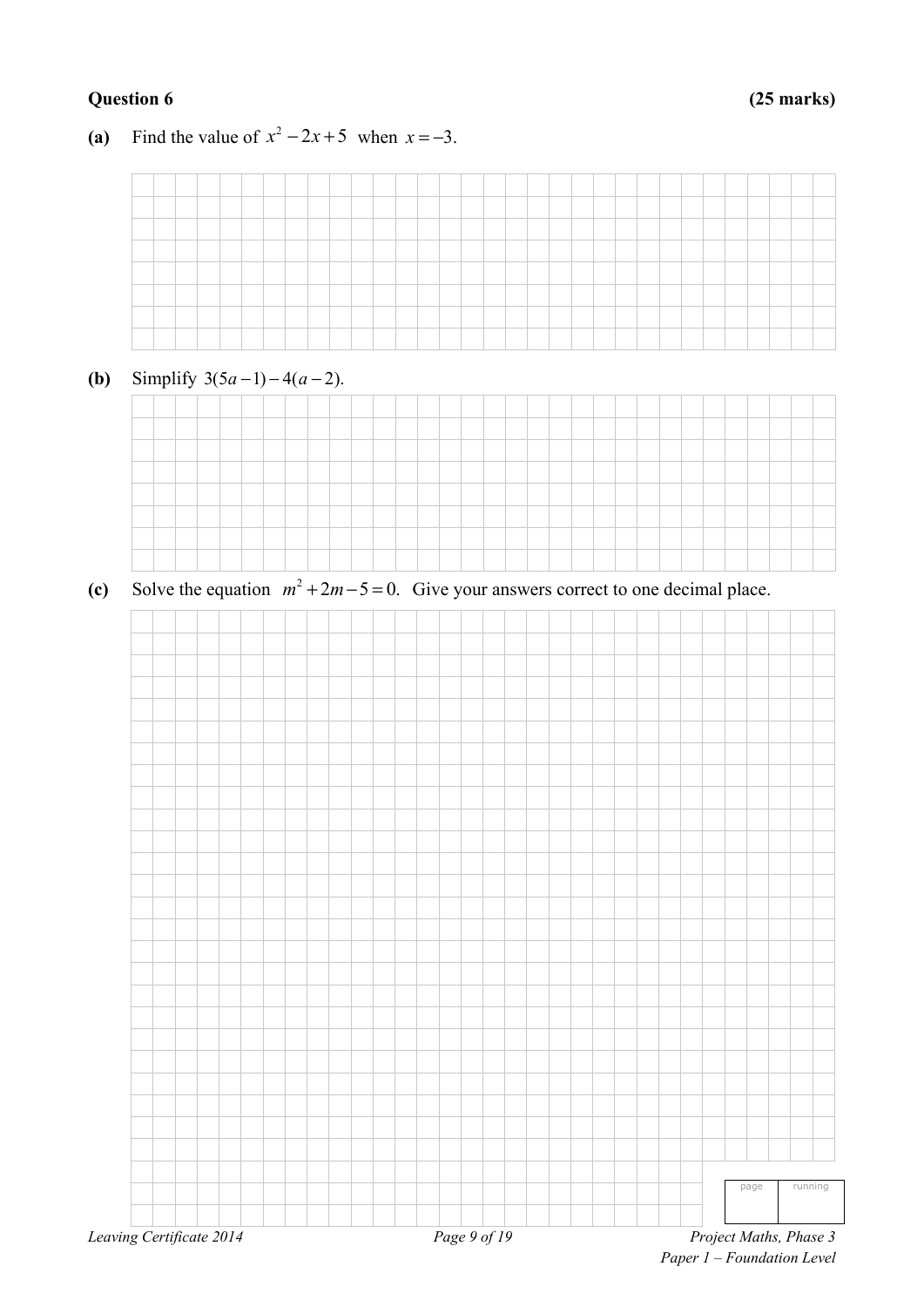#### **Question 7 (25 marks)**



## **(b)** Write down the natural numbers, *x*, which satisfy the inequality  $9 - 2x > 1$ .



- **(c)** Ruairí is *x* years of age.
	- **(i)** Alex is 7 years older than Ruairí. Write down an expression in *x* for Alex's age. Answer:
	- **(ii)** Aideen is three times as old as Ruairí. Write down an expression in *x* for Aideen's age.

Answer:

#### **(iii)** Aideen's age added to Alex's age is 47. How old is Ruairí?

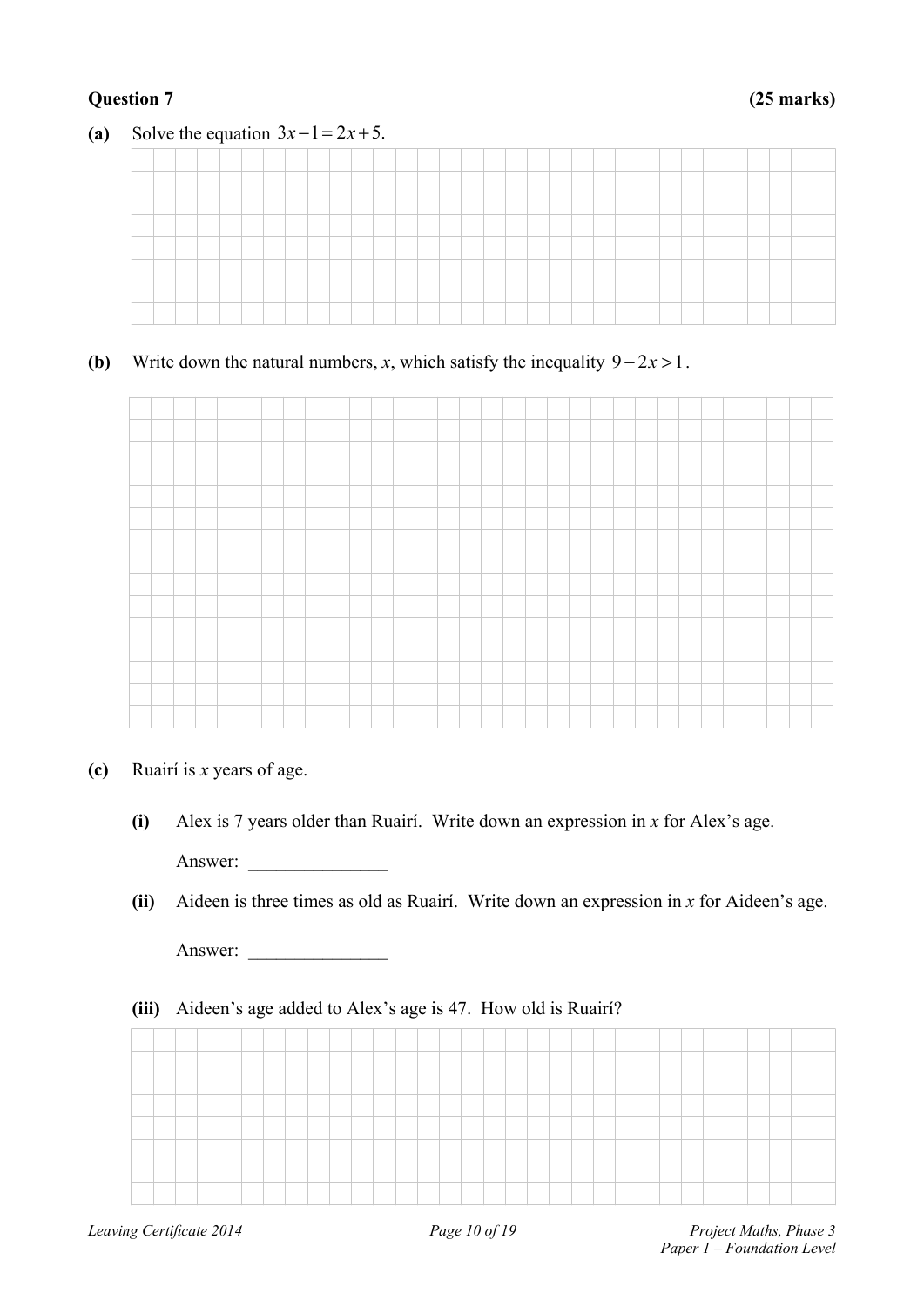**(b)** The graphs of two functions are shown on the axes below. The functions are:

 $g(x) = x + 1, x \in \mathbb{R}$ and  $h(x) = x^2 - 2x - 3$ ,  $x \in \mathbb{R}$ .



(i) Identify the functions by writing  $g(x)$  or  $h(x)$  in the blank boxes on the diagram above.

Use the diagram to answer the questions below. Show your work on the diagram.

|  | (ii) Find the value of $h(1.5)$ . |  |
|--|-----------------------------------|--|
|--|-----------------------------------|--|

| (iii) Find the value of x for which $g(x) = 3$ . |  |
|--------------------------------------------------|--|
|--------------------------------------------------|--|

**(iii)** Find the value of *x* for which g(*x*) = 3. Answer: \_\_\_\_\_\_\_\_\_\_\_\_

**(ii)** Find the value of *h*(1·5). Answer: \_\_\_\_\_\_\_\_\_\_\_

**(iv)** Find the values of *x* for which *h*(*x*) = *g*(*x*). Answers: \_\_\_\_\_\_ and \_\_\_\_\_\_\_\_\_

|  | runnin<br>O |
|--|-------------|

*Leaving Certificate 2014 Page 11 of 19 Project Maths, Phase 3 Paper 1 – Foundation Level*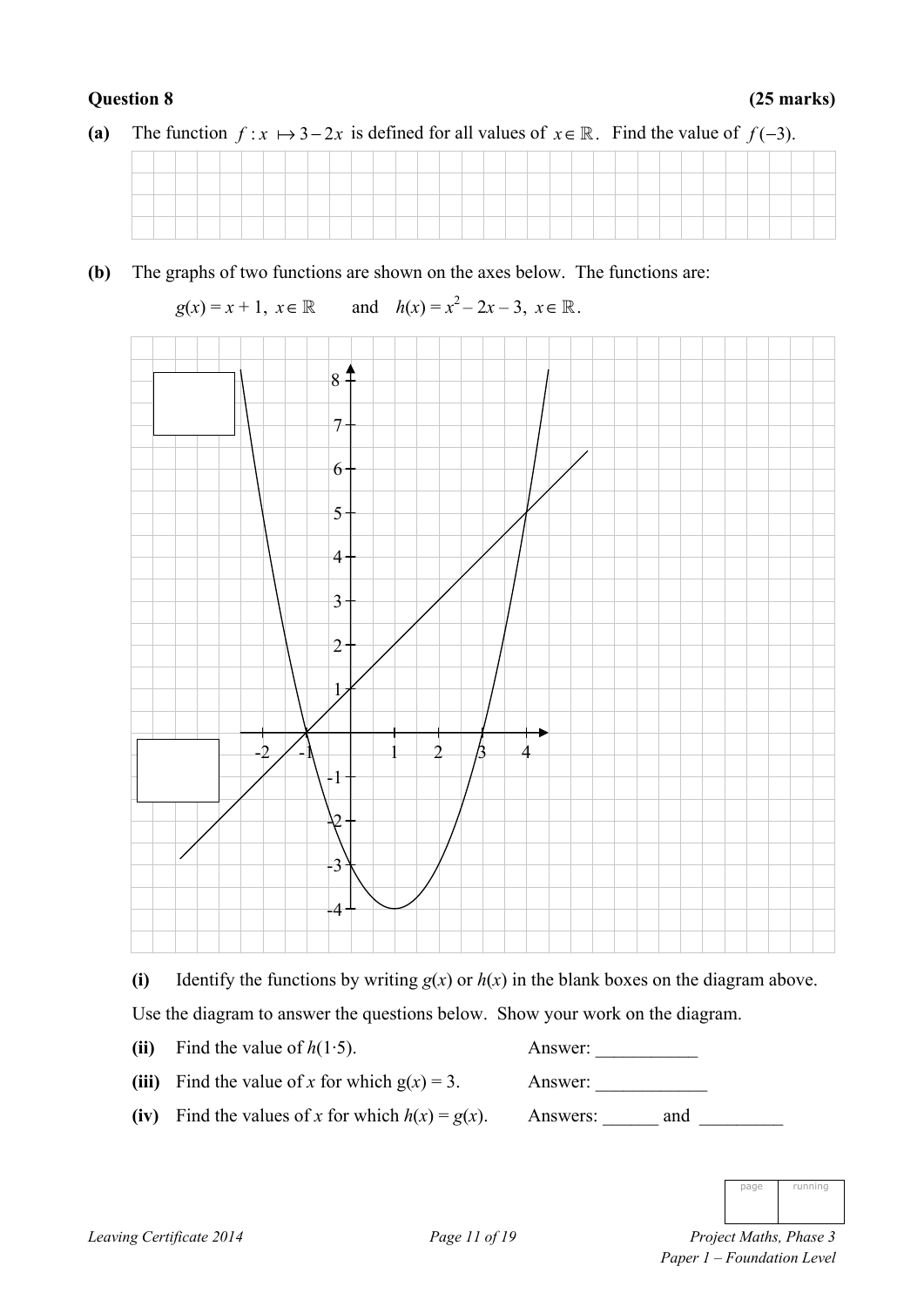Answer **both** Question 9 **and** Question 10 from this section.

#### **Question 9 (50 marks)**

- **(a)** A pattern of rectangles is shown in the diagram below.
	- (i) Draw the next two rectangles in the pattern. Write the dimensions (i.e.  $3 \times 1$ ,  $4 \times 2$ , etc.) under them.

| $3 \times 1$ |  | $4 \times 2$ |  |  | $5 \times 3$ |  |  |  |  |  |  |  |  |  |  |
|--------------|--|--------------|--|--|--------------|--|--|--|--|--|--|--|--|--|--|

**(ii)** Complete the table below.

| <b>Height of rectangle</b> | No. of small squares in<br>the rectangle. |
|----------------------------|-------------------------------------------|
|                            |                                           |
| $\mathcal{D}_{\cdot}$      |                                           |
|                            |                                           |
|                            |                                           |
|                            |                                           |

**(iii)** Plot the 5 points from your table  $( (1, 3), (2, 8),$  etc.) on the given axes.

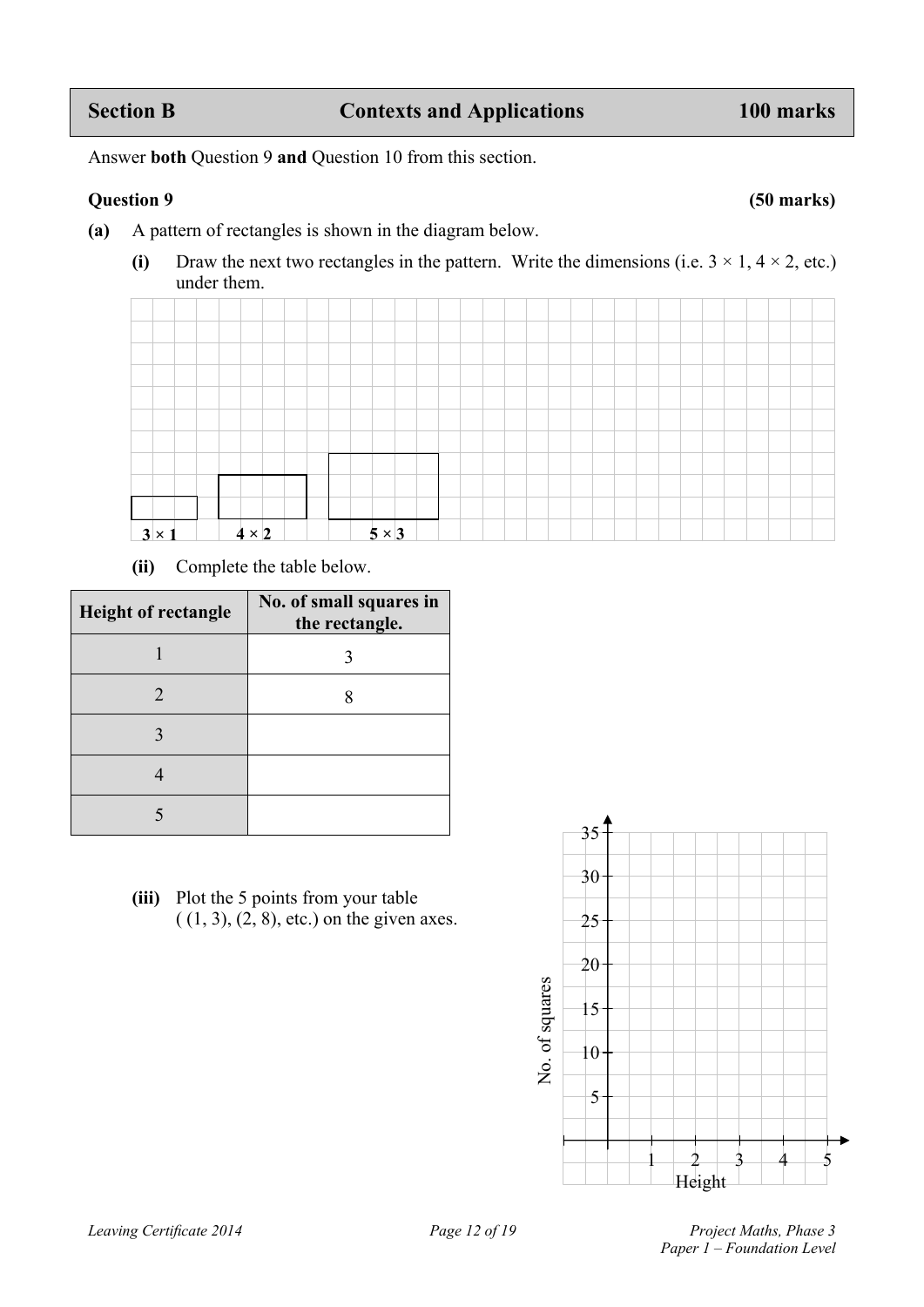- **(b) (i)** The number of small squares in **each** rectangle in part **(a)** can be calculated by using one of the following three expressions, where *h* is the height of the rectangle.
- $h^2 + h$  $h^2 + 2$  $h^2 + 2h$

 Which expression always gives the correct number of small squares? Give a reason for your answer.

| Expression: |  |  |
|-------------|--|--|
| Reason:     |  |  |
|             |  |  |
|             |  |  |
|             |  |  |
|             |  |  |
|             |  |  |
|             |  |  |
|             |  |  |
|             |  |  |

- **(ii)** For each of the 5 rectangles above, shade in the biggest possible square that fits into that rectangle.
- **(iii)** For each of the 5 rectangles, write down the numbers of small squares that are **not** shaded.

|  |  |  |  |  |  | <b>Contract Contract Contract Contract Contract Contract Contract Contract Contract Contract Contract Contract Contract Contract Contract Contract Contract Contract Contract Contract Contract Contract Contract Contract Contr</b> |  |  |  |  |  |  |  |  |  |  |
|--|--|--|--|--|--|--------------------------------------------------------------------------------------------------------------------------------------------------------------------------------------------------------------------------------------|--|--|--|--|--|--|--|--|--|--|

**(iv)** Is there a pattern to be seen in the numbers in your answer to **(iii)** above? Give a reason for your answer.

| Answer: |  |  |
|---------|--|--|
| Reason: |  |  |
|         |  |  |
|         |  |  |
|         |  |  |
|         |  |  |
|         |  |  |
|         |  |  |
|         |  |  |
|         |  |  |

| nage | running |
|------|---------|
|      |         |

*Leaving Certificate 2014 Page 13 of 19 Project Maths, Phase 3 Paper 1 – Foundation Level*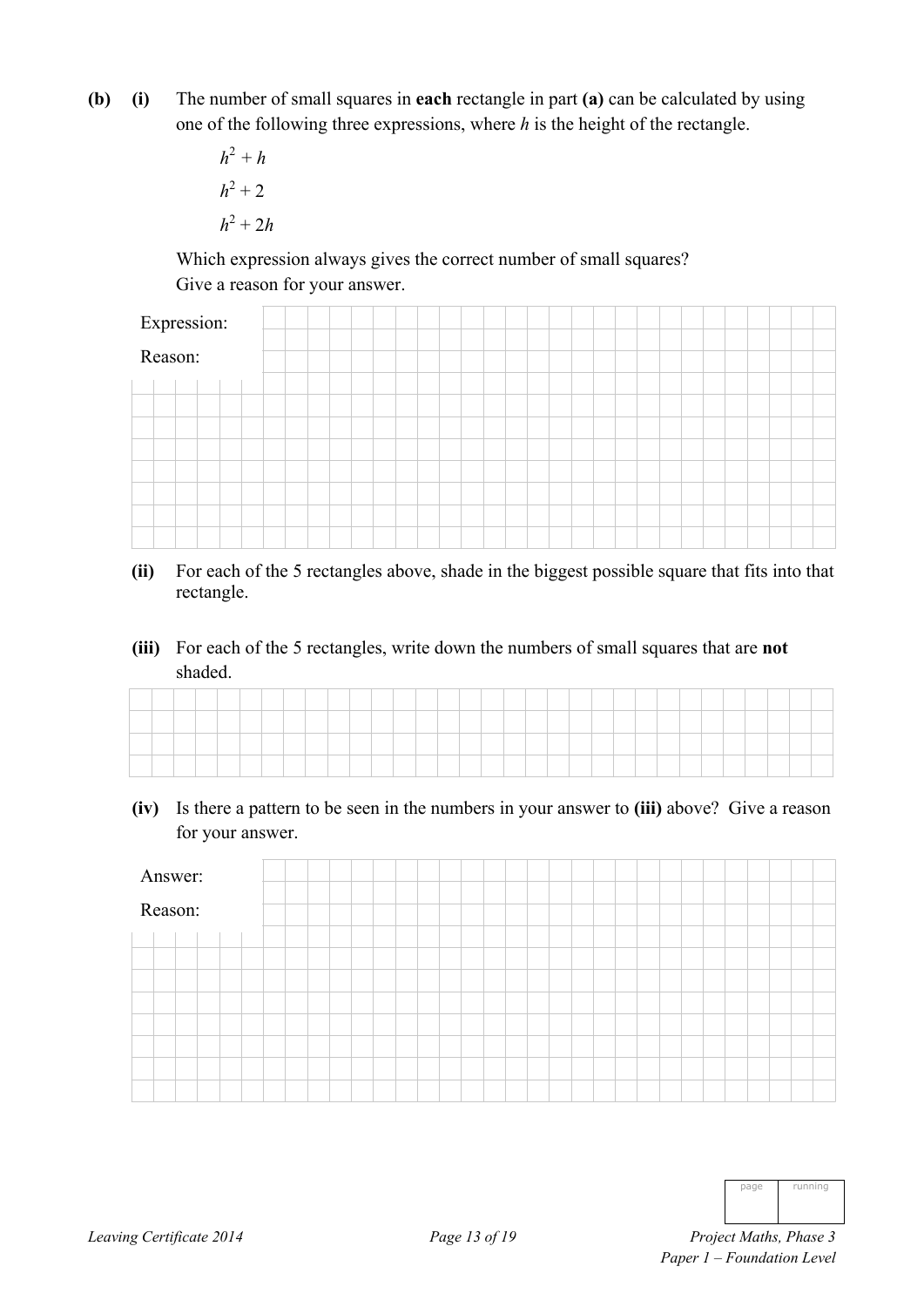#### **Question 10 (50 marks)**

The chart below shows the distances (in kilometres) between some of Ireland's main towns. For example, the distance between Portlaoise and Galway is 150 km and the distance between Sligo and Belfast is 206 km (highlighted in the chart).

### **Distance Chart (km)**

### **Athlone**

|           |              |            |                  |     |                 |        |               |              |      | <b>Belfast</b> | 224 |
|-----------|--------------|------------|------------------|-----|-----------------|--------|---------------|--------------|------|----------------|-----|
|           |              |            |                  |     |                 |        |               |              | Cork | 423            | 219 |
|           |              |            |                  |     |                 |        |               | <b>Derry</b> | 428  | 117            | 209 |
|           |              |            |                  |     |                 |        | <b>Dublin</b> | 237          | 257  | 167            | 126 |
|           |              |            |                  |     |                 | Galway | 219           | 272          | 209  | 306            | 93  |
|           |              |            |                  |     | <b>Kilkenny</b> | 172    | 117           | 335          | 148  | 284            | 126 |
|           |              |            |                  |     | 113             | 105    | 198           | 328          | 105  | 323            | 121 |
|           |              |            | <b>Mullingar</b> | 145 | 117             | 142    | 80            | 219          | 241  | 175            | 50  |
|           |              | Portlaoise | 109              | 114 | 50              | 150    | 84            | 282          | 174  | 253            | 74  |
|           | <b>Sligo</b> | 191        | 137              | 232 | 245             | 138    | 217           | 135          | 336  | 206            | 117 |
| Waterford | 293          | 100        | 164              | 129 | 48              | 220    | 158           | 383          | 126  | 333            | 174 |

Use the chart to answer the following questions.

- **(a)** (i) What is the distance between Sligo and Dublin? Answer:
	- **(ii)** Carla has to go from Sligo to Dublin. She travels from Sligo to Portlaoise first and then on to Dublin. How many kilometres does this add to her journey?

| __ |  |  |  |  |  |  |  |  |  |  |  |  |  |  |  |  |
|----|--|--|--|--|--|--|--|--|--|--|--|--|--|--|--|--|
|    |  |  |  |  |  |  |  |  |  |  |  |  |  |  |  |  |
|    |  |  |  |  |  |  |  |  |  |  |  |  |  |  |  |  |
|    |  |  |  |  |  |  |  |  |  |  |  |  |  |  |  |  |
|    |  |  |  |  |  |  |  |  |  |  |  |  |  |  |  |  |
|    |  |  |  |  |  |  |  |  |  |  |  |  |  |  |  |  |
|    |  |  |  |  |  |  |  |  |  |  |  |  |  |  |  |  |
|    |  |  |  |  |  |  |  |  |  |  |  |  |  |  |  |  |
|    |  |  |  |  |  |  |  |  |  |  |  |  |  |  |  |  |
| _  |  |  |  |  |  |  |  |  |  |  |  |  |  |  |  |  |
|    |  |  |  |  |  |  |  |  |  |  |  |  |  |  |  |  |

**(b)** Which two towns, shown in the chart, are furthest apart?

Answer:  $\Box$  and  $\Box$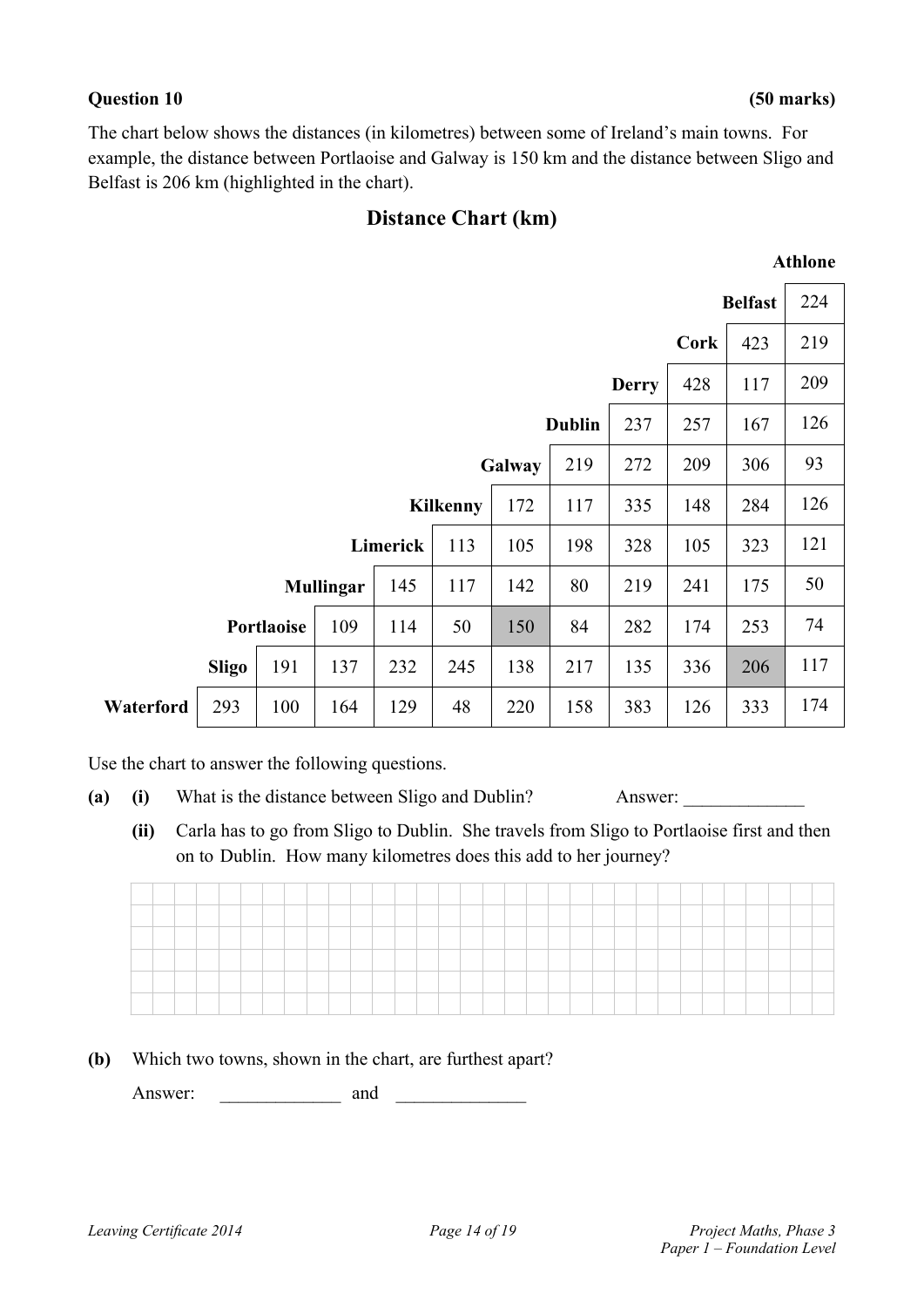

**(c)** Amanda travelled from Waterford to Belfast. The graph below shows the 5 stages of her journey.

The stages of the journey are labelled 1, 2, 3, 4, and 5 on the graph.

There are five statements below, labelled with letters A, B, C, D, and E.

- A. She takes about 15 minutes to change the wheel.
- B. She drives steadily and arrives in Belfast around 16:15.
- C. She stops for lunch for about an hour.
- D. She sets out from Waterford at 11:00 and drives at a steady speed until lunchtime.
- E. She drives steadily for about 2 hours.

In the table below, insert the letters A, B, C, D, and E to match each one of the statements above with a stage of her journey.

| <b>Statement</b> |
|------------------|
|                  |
|                  |
|                  |
|                  |
|                  |
|                  |

| nage | running |
|------|---------|
|      |         |

*Leaving Certificate 2014 Page 15 of 19 Project Maths, Phase 3 Paper 1 – Foundation Level*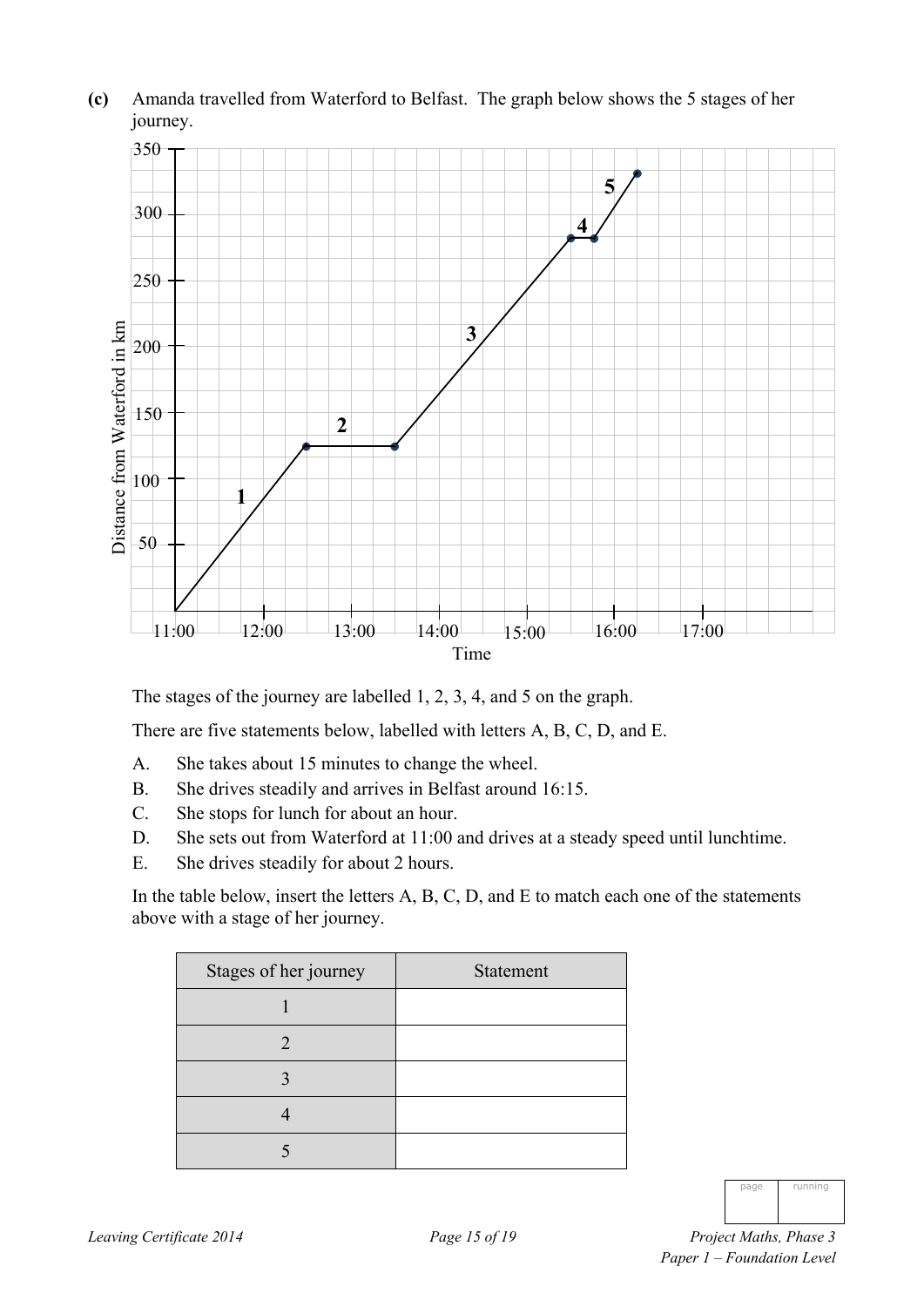#### **(d) (i)** How long, in total, did it take Amanda to travel from Waterford to Belfast?

**(ii)** Find Amanda's average speed during her trip, in kilometres per hour. Give your answer correct to the nearest whole number.

**(e)** The car was stopped for a total of one hour and fifteen minutes. Find the amount of time the car was being driven during the journey.

**(f)** Amanda changed some euro into sterling. She got £215. The exchange rate was  $\epsilon$ 1 = £0.86. How much did she have to pay, in euro?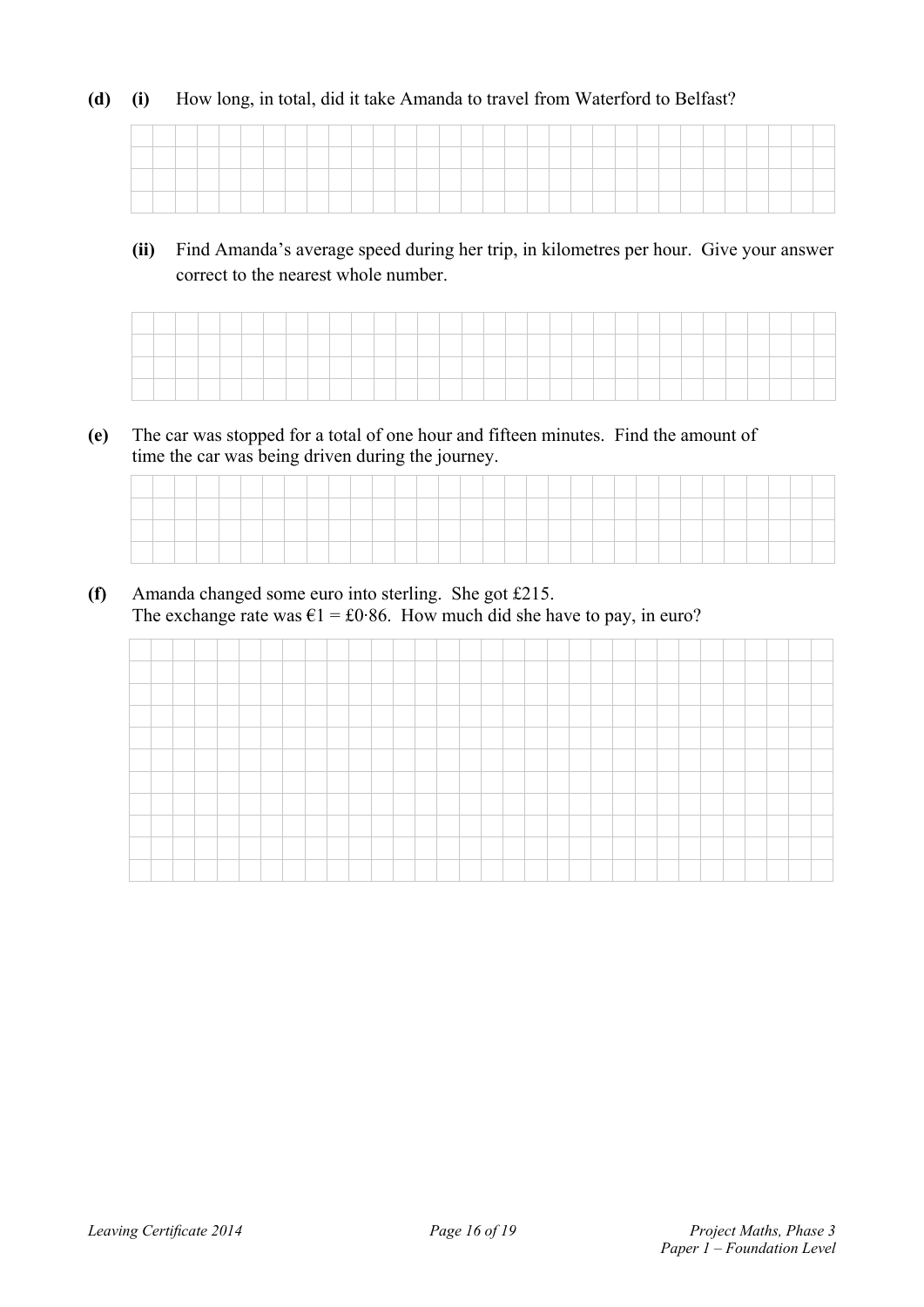### You may use this page for extra work.

|  |  |  |  |  |  |  |  |  |  |  |  |  |  |  | page | running |  |
|--|--|--|--|--|--|--|--|--|--|--|--|--|--|--|------|---------|--|
|  |  |  |  |  |  |  |  |  |  |  |  |  |  |  |      |         |  |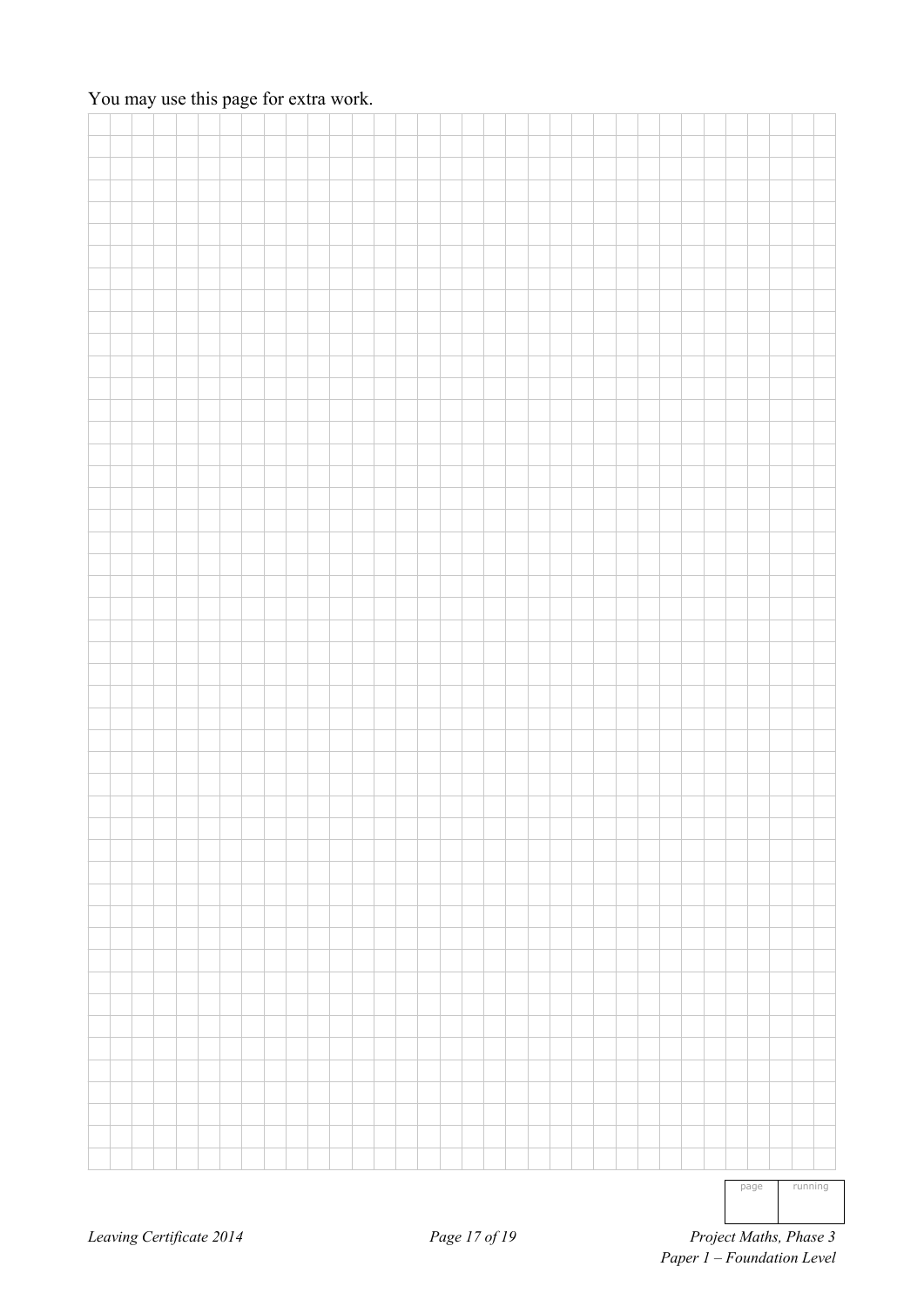### You may use this page for extra work.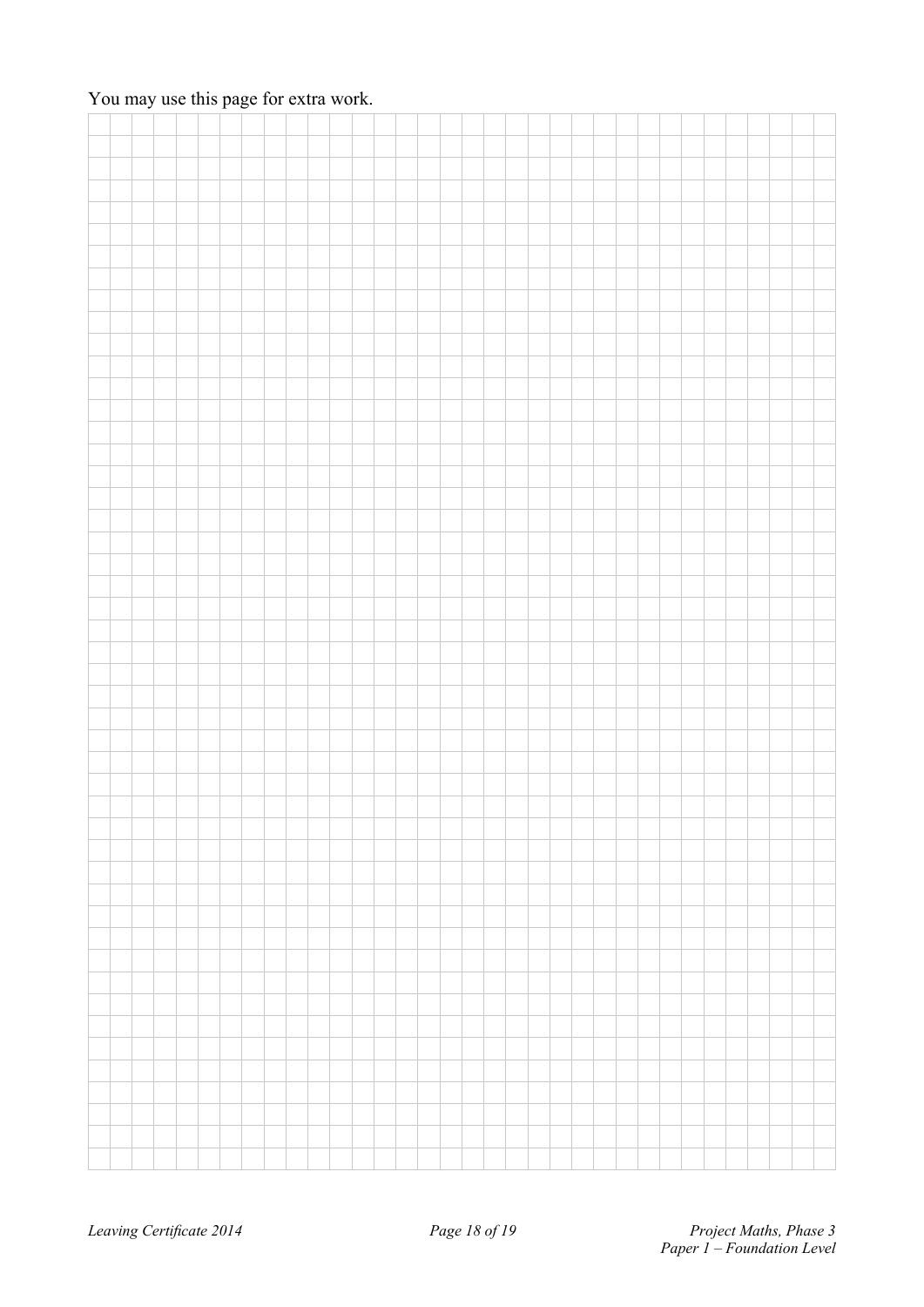### You may use this page for extra work.

|  |  |  |  |  |  |  |  |  |  |  |  |  |  |  | page | running |
|--|--|--|--|--|--|--|--|--|--|--|--|--|--|--|------|---------|
|  |  |  |  |  |  |  |  |  |  |  |  |  |  |  |      |         |
|  |  |  |  |  |  |  |  |  |  |  |  |  |  |  |      |         |